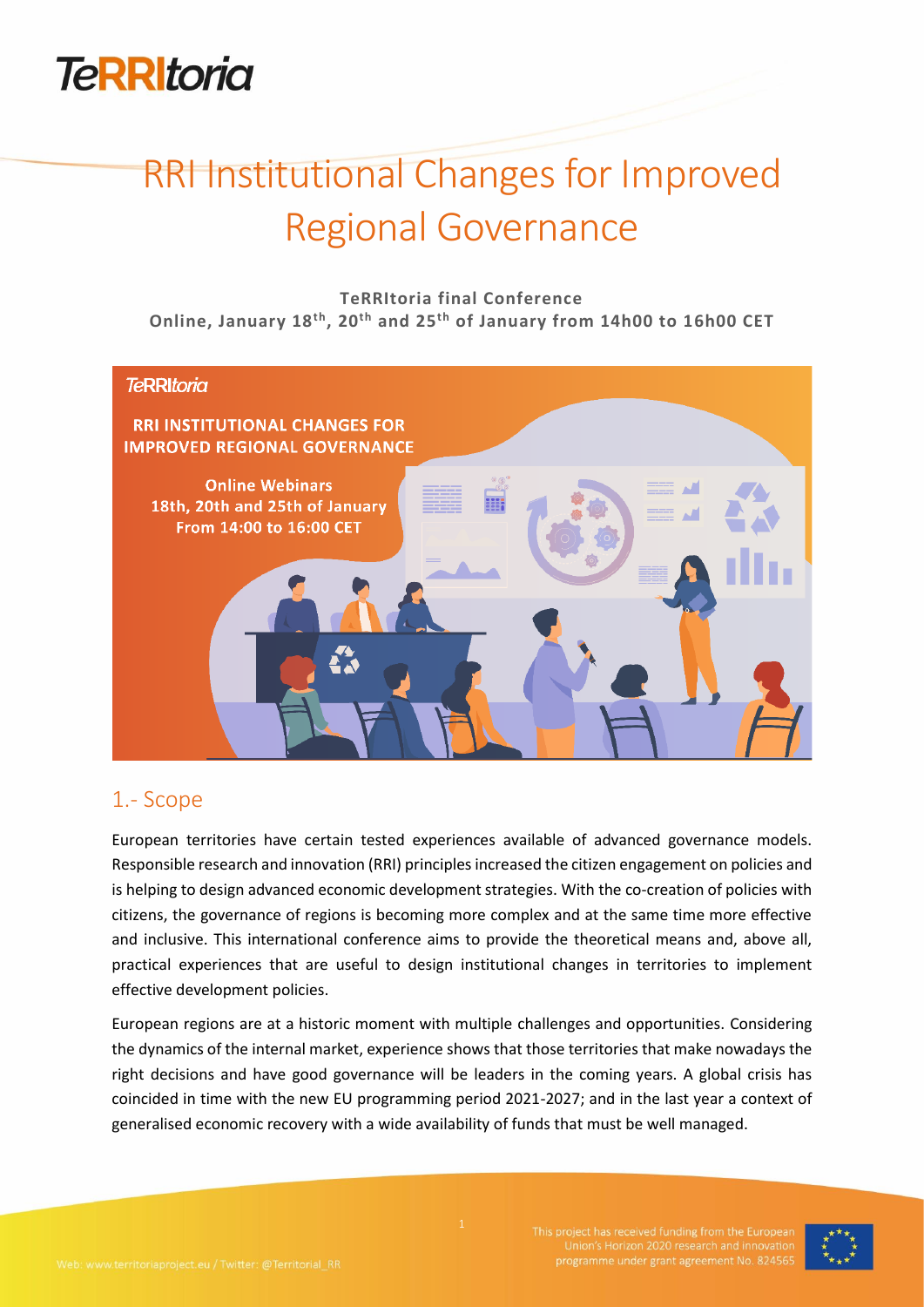

There is a consensus among regional practitioners that future competitiveness will come from the double transition: sustainable and digital. However, the key lies in the speed of change, the institutional transformations, and their pervasiveness. How can we do this effectively? Citizens' engagement, and in general all the RRI keys are a useful tool to carry out socially responsible development policies, generating a broader impact than traditional development policies applied in the past. The most advanced European regions consider our societies as a whole, mobilising all

possible resources and territorial actors. Advanced policies are ensuring gender equality in the scientific community, avoiding harmful effects of innovation, engaging the communities affected by innovation and ensuring that they have the knowledge necessary to understand the implications by raising high ethical standards, furthering science education and open access.

Citizen's engagement helps to design advanced regional development strategies

There are already useful tested experiences of these advances policies in many European territories. This international conference brings together many of these experiences that have been approved by projects funded by the Horizon 2020 programme's Science with and for Society (SwafS) calls. The international conference provides a framework for reflection on these developments and the way forward to provide an advanced legacy.

### 2.- Structure of the event

This event follows the same structure as the twelve previous editions of #ResponsibleRegions, with experts presenting their practical experience and academics or researchers contributing their knowledge. The final conference event takes place online, always at the same time from 14h00 to 16h00 CET, spread on three sessions during the last two weeks of January: Tuesday 18, Thursday 20 and Tuesday 25 January.

#### How to engage citizens in regional development policies

#### Tuesday 18th of January 2022, from 14h00 to 16h00

There is a need to better connect democratic institutions with European citizens; is responsible research and innovation a useful approach? Could RRI improve the citizens' engagement in regional development strategies? In some European territories, RRI has proven to be an effective mechanism to co-create research and innovation outcomes, and provide input to policy agendas. Nowadays it ensures that policy makers develop inclusive strategies, and are able to mobilise all the regional stakeholders to address societal challenges (e.g. sustainable smart specialisation strategies S4). The first session is dedicated to discuss with practical examples and relevant academics how RRI supports the participation of civil society in regional development strategies bringing mission-oriented policies towards societal challenges.

### Institutional Changes for Responsible Research and Innovation

#### Thursday 20th of January 2022, from 14h00 to 16h00

After a decade Responsible Research and innovation is an operative concept that it is present in big programmes such Horizon Europe but as well implemented in small scale. How it is possible to develop

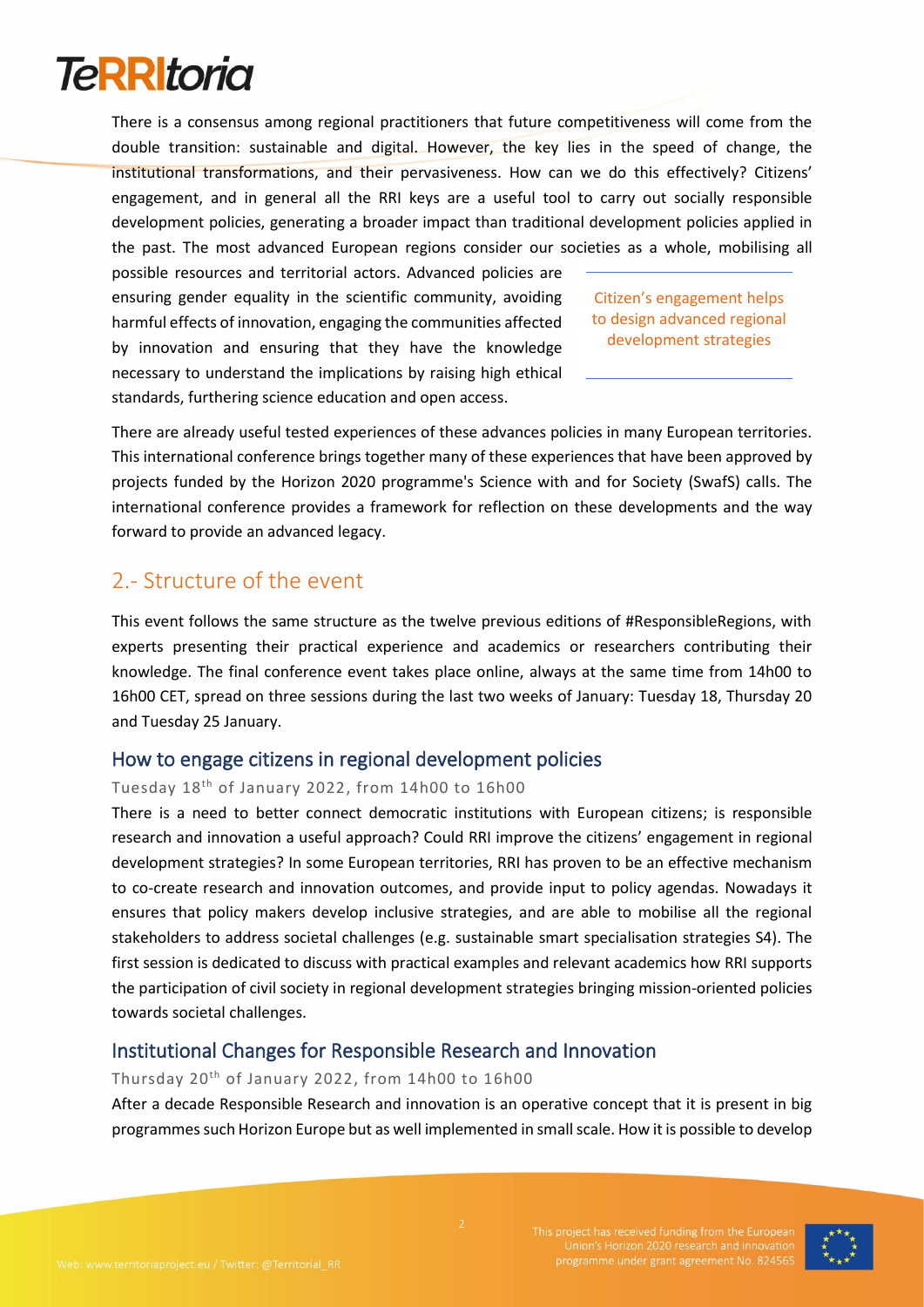# **TeRRItoria**

RRI in the local or regional level? Are there particular constraints associated to the smaller scale? There are good examples of initiatives to reinforce social systems with institutionalised collective coresponsibility as a driving force for socially desirable innovation. The Science with and for Society (SwafS) programme of H2020 has supported many local implementations of RRI that will provide a legacy with institutional changes. There are European territories that have effectively design organisational innovation and institutional changes in governance that will last and that are particularly useful to generate impact. This session will discuss those results in RRI implementation that can be immediately applied at the territorial level.

#### The way forward

#### Tuesday 25th of January 2022, from 14h00 to 16h00

How will regional strategies look like after 2027? Will there be a third generation of smart specialisation strategies? It is certain that today there are European territories that are very advanced, where are they? What lessons can we learn from them?

There are broad societal challenges that can be solved with responsible research and innovation. In addition to the needs of economic recovery and the double transition (sustainable and digital), there are some layers of the European population that are actively resisting globalisation and the benefits of scientific development. More inclusive policies need to be developed. How will be these future policies?

On the other hand, despite decades of benefiting European regional development policies, there are still policies that do not support multi-level governance. Some European territories still face with overcentralised policies at national or regional level. It is desirable to establish effective mechanisms that mobilise society as a whole beyond the traditional economic actors to gather all resources possible. How we could design more effective multi-level governance policies?

## 3.- Audience and Participants

This free conference is open to any interested local and regional expert or academic. This is the first hybrid conference organised by TeRRIoria project after the lockdown, and you will be able to follow it online or directly in Brussels. Over 100 practitioners of regional economic development and academics are expected to analyse how better give impulse to resposible resarch and innovation institutional changes

Most of the participants are experts from European regional and innovation development agencies or partners of projects related to Science with and for Society (SwafS). The participation of academics, sectorial experts, companies, policy makers, and other relevant regional stakeholders is expected: in other words, those seeking to establish closer links with principal actors of economic development such as regional governments, managing authorities or regional development agencies.

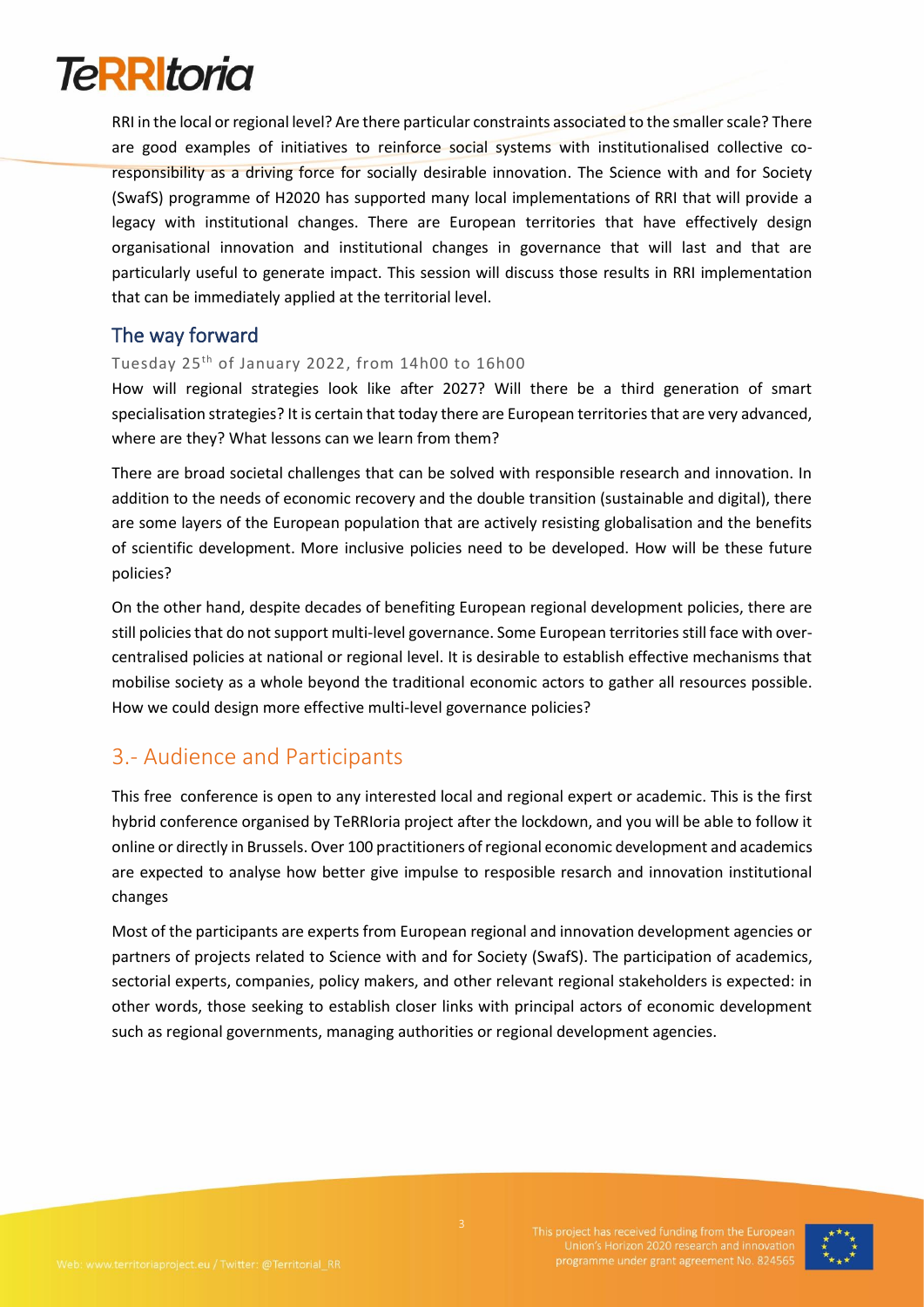

### 4.- References

European Commission (2018) [Science with and for Society \(SwafS\) in Horizon 2020](https://ec.europa.eu/programmes/horizon2020/en/h2020-section/science-and-society)

European Commission (2019) [Responsible Research and Innovation](https://ec.europa.eu/programmes/horizon2020/en/h2020-section/responsible-research-innovation)

McCann, P. and Soete, L. (2020), [Place-based innovation for sustainability,](https://publications.jrc.ec.europa.eu/repository/bitstream/JRC121271/jrc121271_final_pdf_version_report_for_publication_mccann_and_soete._3_jul_2020-2.pdf) Publications Office of the European Union, Luxembourg, , ISBN 978-92-76-20392-6 (online), doi:10.2760/250023 (online), JRC121271.

Novitzky, P., Bernstein, M.J., Blok, V., Braun, R., Chan, T.T., Lamers, W.S., Loeber, A., Meijer, I., Lindner, R., & Griessler, E. (2020)[. Improve alignment of research policy and societal values.](https://www.science.org/doi/10.1126/science.abb3415) Science, 369(6499), 39-41. doi:10.1126/science.abb3415

Rune Dahl Fitjar, Paul Benneworth, Bjørn Terje Asheim (2019[\), Towards regional responsible research](https://academic.oup.com/spp/article/46/5/772/5491609)  [and innovation? Integrating RRI and RIS3](https://academic.oup.com/spp/article/46/5/772/5491609) in European innovation policy, Science and Public Policy, Volume 46, Issue 5, October 2019, Pages 772–783[, https://doi.org/10.1093/scipol/scz029](https://doi.org/10.1093/scipol/scz029)

von Schomberg, René (2013). [A Vision of Responsible Research and Innovation.](https://philarchive.org/archive/VONAVO) Responsible Innovation. Responsible Innovation: Managing the Responsible Emergence of Science and Innovation in Society. John Wiley & Sons. pp. 51–74.